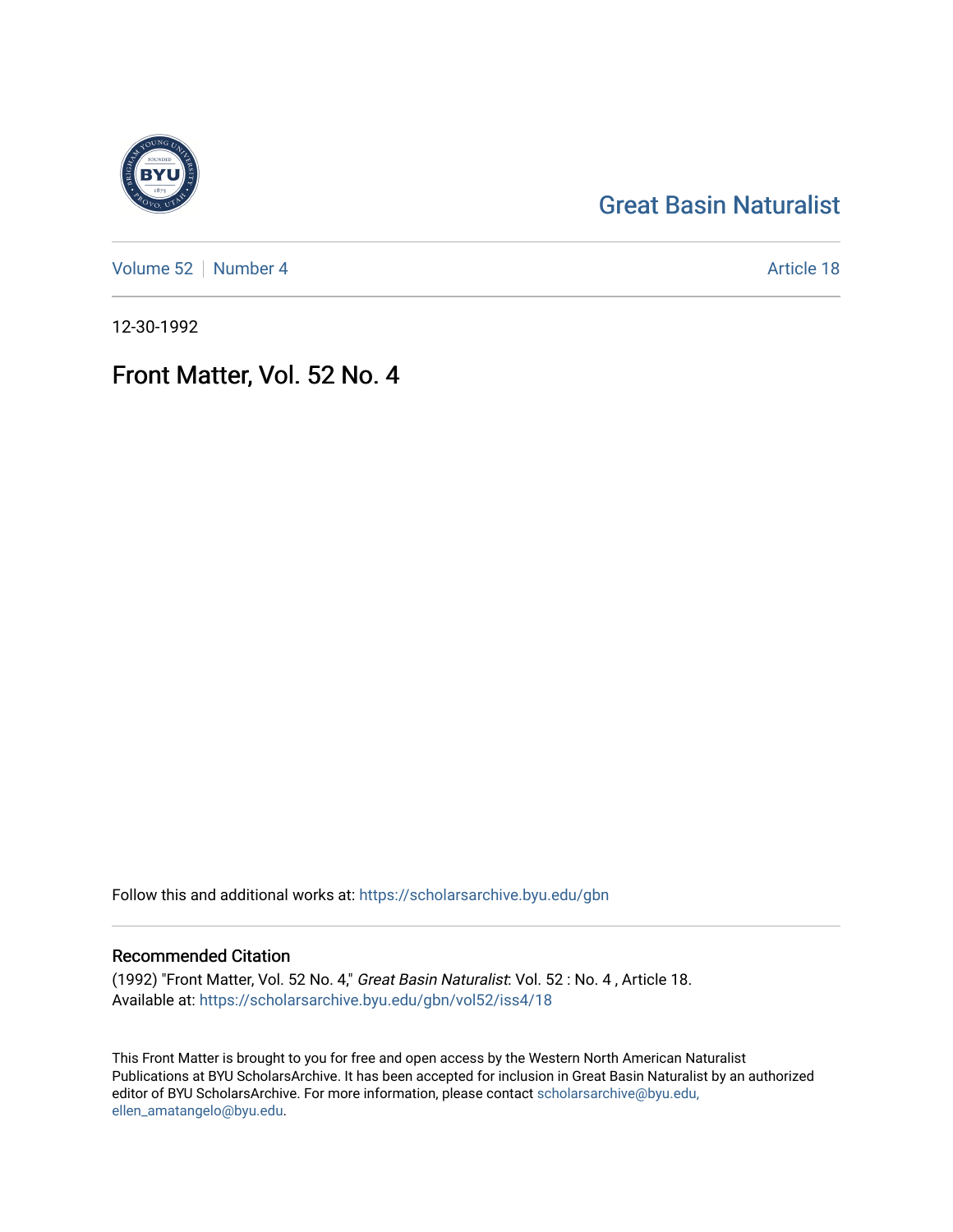



VOLUME 52 Nº 4  $-$  DECEMBER 1992

BRIGHAM YOUNG UNIVERSITY